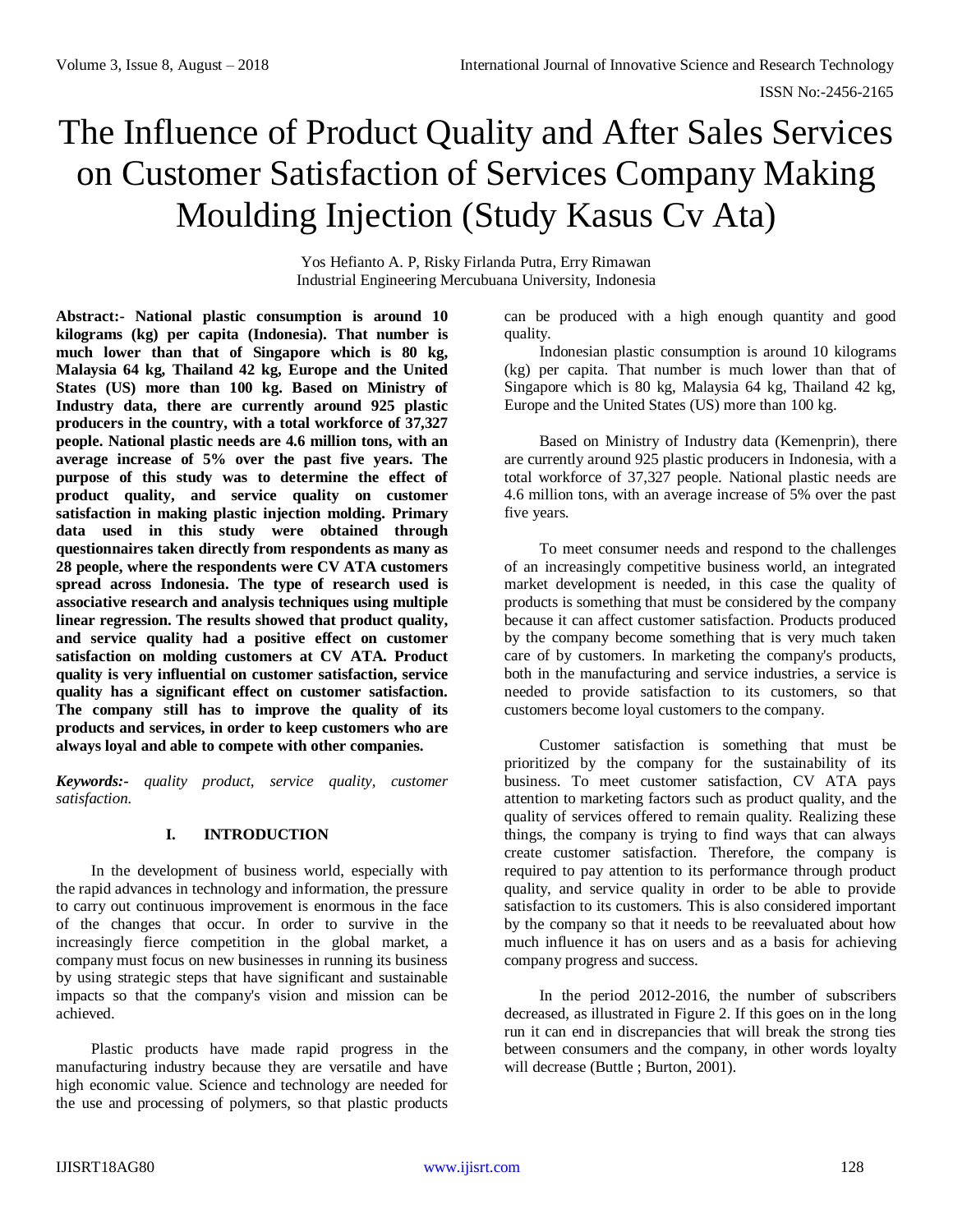

Fig 1:- Customer data of CV. ATA during 2012 – 2016

To maintain good relations with customers, a sales service is needed that can meet customer satisfaction itself. In addition, a close relationship is needed that must be maintained between producers and customers. This is needed so that customers feel closer to the supplier and it is expected that customers will remain loyal to their suppliers. Furthermore, the customer is expected to be able to tell others about the goodness of suppliers, which in turn is expected to increase the number of corporate consumers.

Companies generally expect that what is produced can be marketed smoothly and profitably. One of the things that companies do is to try to keep customers who have been created can be maintained forever. For example by making products that are tailored to the specifications provided by consumers, then adjusted to the technical processes in the field.



Fig 2:- Value of company income during 2012-2016

Based on the data obtained, the company experienced a drastic drop in profit from 2014 to 2015, then rose again in 2016. When viewed from customer data that has decreased but profit has increased in 2016, but not as high as in 2014, meaning the value of each molding made does not depend on the number of orders, but the quality and difficulty of the product made, in this case the molding construction is influential.

Current quality is no longer a competitive weapon but a basic core that is expected by customers of all organizations

Volume 3, Issue 8, August – 2018 **International Journal of Innovative Science and Research Technology** 

(Kandampully, 1996). Value, has become an important factor in ensuring customer loyalty (Parasuraman, 1997; Woodruff, 1997). Value, is the overall assessment of consumers of the utility of a product or service based on the perception of what is received and what is given (Zeithaml, 1988).This study was used as a precautionary step so that the Injection Molding Company can create customer satisfaction in the future through the excellence of product quality, and the quality of after sales services provided.

# **II. RESEARCH PURPOSES**

The purpose of this study was to find out:

- Effect of product quality, and service quality on customer molding satisfaction.
- Effect of product quality on customer satisfaction Molding orders.
- Effect of service quality on molding customer satisfaction.

# **III. LITERATURE REVIEW**

#### *A. Product Quality*

Product quality is the ability of a product to carry out its functions, including reliability, durability, accuracy, ease of operation, and product improvement, as well as other valuable attributes (Kotler and Armstrong 2010: 27). Current quality is no longer a competitive weapon but a basic core that is expected by customers of all organizations (Kandampully, 1996). Quality is something that is decided by the customer, meaning quality is based on the actual experience of the customer or consumer on the product or service that is measured based on these requirements (Wijaya 2011: 11).

# *B. Service Quality*

Service quality has been conceptualized as the difference between customer expectations about services to be received and perceptions of services received (Gronroos, 2001; Parasuraman, Zeithaml, and Berry, 1988). Service quality is the expected level of excellence and control over the level of excellence to fulfill customer desires (Tjiptono 2008: 59). Service quality is a measure of how well the level of service provided is in line with customer expectations (Wijaya (2011: 152).In some previous studies, service quality has been referred to as the extent to which services meet customer needs or expectations (Lewis and Mitchell, 1990; Dotchin and Oakland, 1994).

# *C. Customer Satisfaction*

Satisfaction is an emotional response when a customer evaluates differences regarding expectations of a service with perceptions of the results achieved. Perception of the results achieved is obtained through physical interaction with products or services (Salami, 2005: 39). Satisfaction is a feeling of pleasure or disappointment someone who appears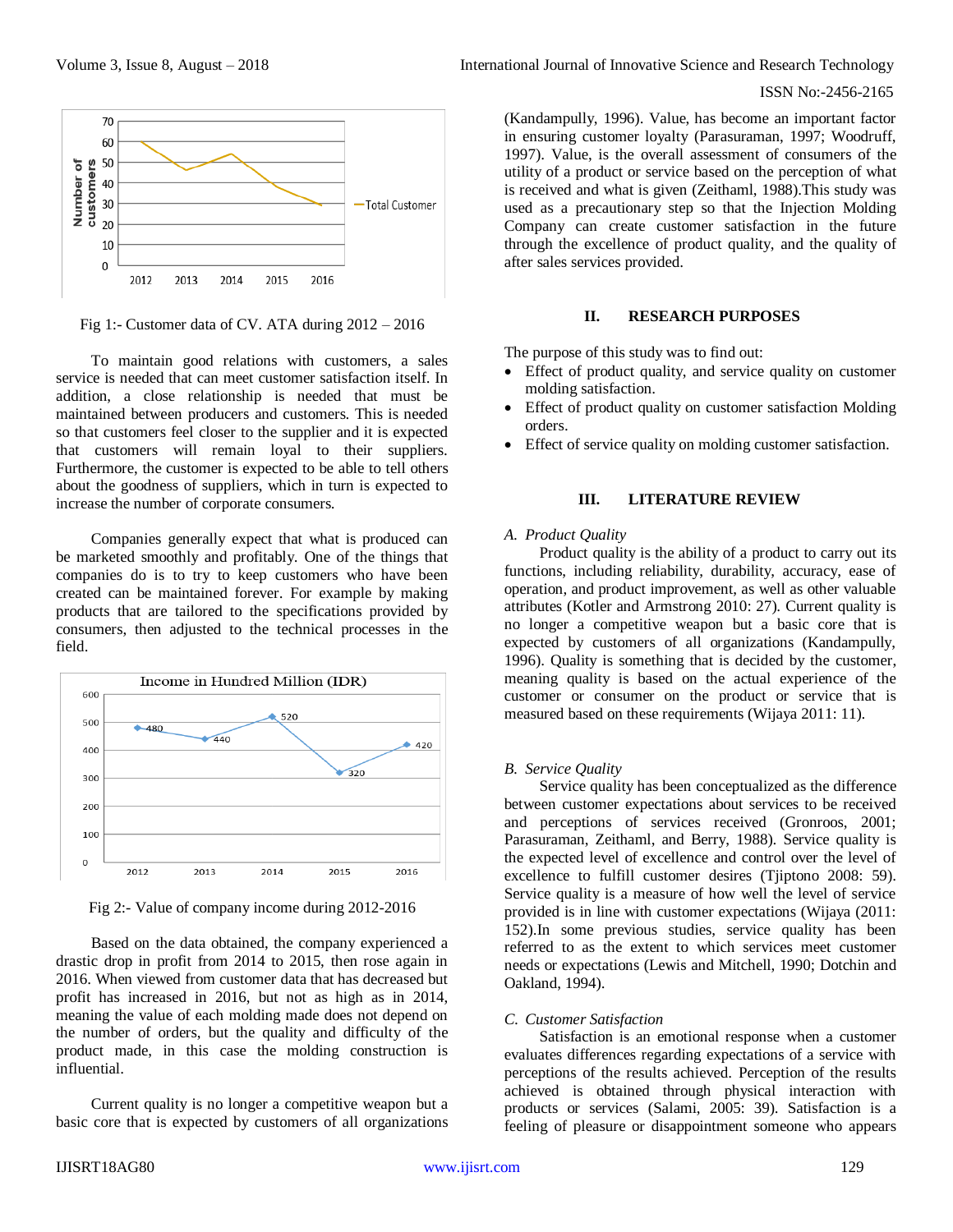ISSN No:-2456-2165

after comparing the performance or results of a product that is thought of the performance or results expected (Kotler and Keller 2009: 138). Satisfaction is the level of one's feelings after comparing the perceived (results) performance with their expectations (Supranto 2006: 233).

#### *D. Framework of Research*



Fig 3:- Framework of Research

#### *E. Hypothesis*

H1: Product quality, and service quality affect customer satisfaction

H2: Product quality has a partial effect on customer satisfaction.

H3: Service quality has a partial effect on customer satisfaction.

# **IV. RESEARCH METHODS**

#### *A. Types of research*

This research is associative research. According (Sugiyono2012: 100) associative research is research that aims to determine the effect of two or more variables.

# *B. Place and time of research*

Research site at CV. ATA located on the Perancisstreet of Tangerang, Indonesia. Research time is August 2017 - September 2017.

# *C. Population and Sample*

Population is a generalization area which consists of objects / subjects that have certain qualities and characteristics set by researchers to be studied and then drawn conclusions (Sugiyono 2012: 61). The sample is part of the number of characteristics possessed by the population (Sugiyono 2012: 62). The sample is as representing the population. The sample in this study amounted to 28 respondents.

# *D. Method of collecting data*

Data collection methods used are:

- Observation Observation by making direct observations about the situation of the situation and the customer's daily life which are related to the research variables and aiming to obtain the data and information needed in this study.
- *Interview*

Interview with direct dialogue with business owners and employees who aim to explore and obtain additional information about the research conducted.

*Questionnaire*

A method of collecting data using a set of statements that are compiled to be submitted to all respondents about their opinions regarding the influence of product quality, and service quality on customer satisfaction.

# **V. DATA ANALYSIS TECHNIQUE**

Results obtained through data processing usingSPSS version 30.

The analytical tool used in this study is as follows:

# *Validity Test*

This significance test is done by comparing the calculated r value (Corrected Item value - Total Correlation on Cronbach Alpha output) with r table values for degree of freedom  $(df) = n - k$ , in this case n is the number of samples and k is the number of independent variables (Ghozali, 2009: 49).

# *Reliability Test*

Reliability test aims to measure the construct consistency or indicator (variable) research. A questionnaire is said to be reliable or reliable if someone's answer to the statement is consistent or stable over time (Ghozali, 2009: 46).

#### *Multiple Linear Regression Analysis*

Multiple linear regression analysis is an analysis conducted to measure the strength of the relationship between 2 or more independent variables on the dependent variable (Sugiyono 2012: 277):

# *Analysis of Correlation Coefficient (r) and Determination Coefficient (R)*

Correlation coefficient (r) is used to measure the relationship between independent variables with the dependent variable simultaneously or partially while the coefficient of determination (R) is a value that describes how much change or variation of the dependent variable can be explained by changes or variations of the independent variables.

# *Hypothesis Testing*

Hypothesis testing used F test statistics and T test. F test in this study simultaneous hypothesis testing is intended to measure the effect of independent variables namely, Product Quality (X1), and Service Quality (X2) simultaneously (together) on the dependent variable that is Satisfaction User (Y), while t test is used to examine the effect of each independent variable, Product Quality variable (X1), and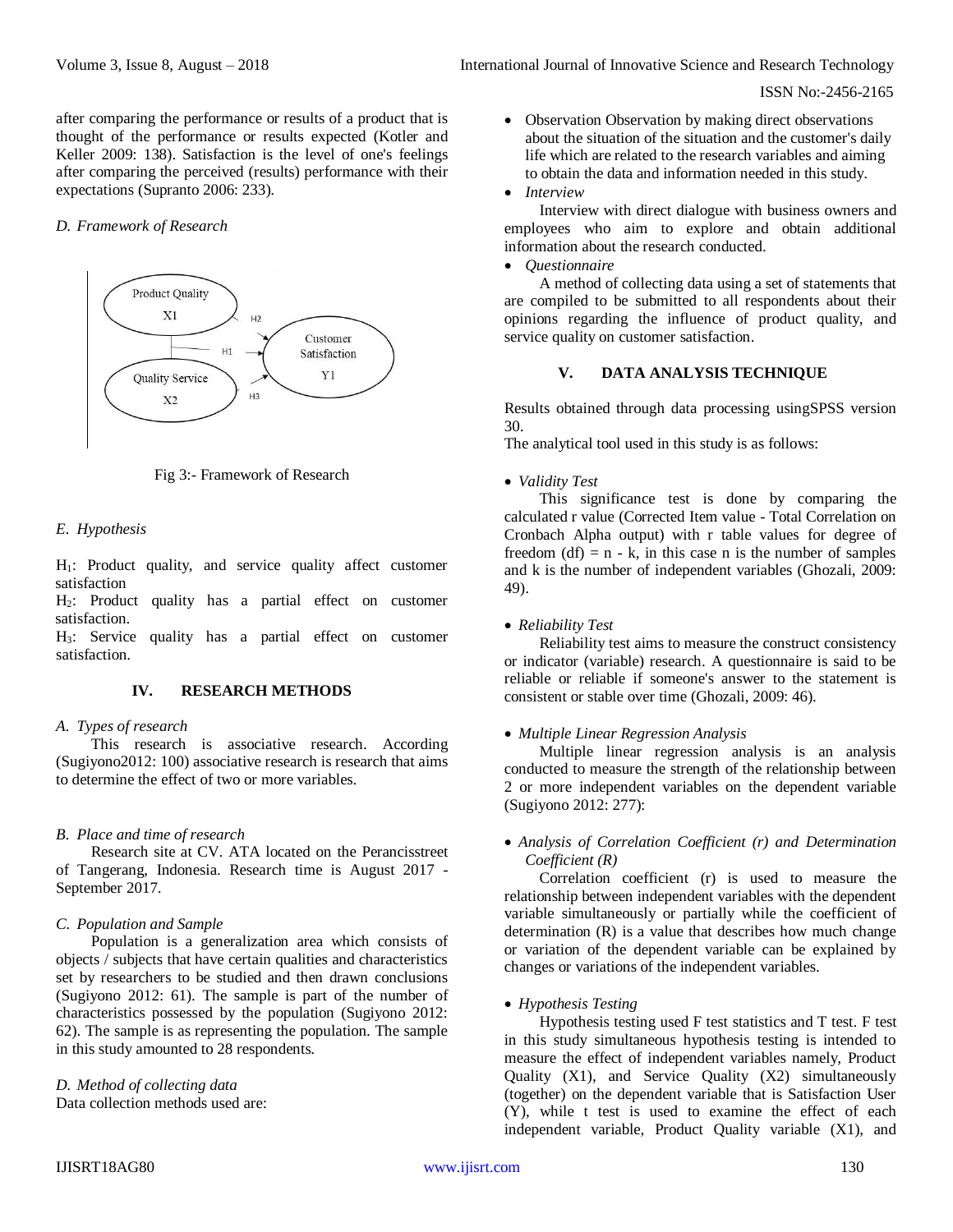ISSN No:-2456-2165

Service Quality (X2) influence partially (separately) on the dependent variable, namely User Satisfaction (Y).

#### **VI. RESEARCH RESULTS AND DISCUSSION**

#### *A. Validity test*

Validity test shows that the calculated r value of each statement item at the significance level of each variable is less than 0.05. With the following test results:

#### *Product Quality Variables (X1)*

Indicator with code  $X_{1,1}$  r count of 0.718,  $X_{1,2}$  of 0.672,  $X_{1,3}$  count of 0.667,  $X_{1,4}$  of 0.806,  $X_{1,5}$  of 0.598,  $X_{1,6}$  of 0.457,  $X_{1,7}$  of 0.414.  $X_{1,8}$  is 0.602 thus the r count of each statement item is greater than the standard r of 0.3 so the conclusion is valid.

#### *Service Quality Variables (X2)*

Indicator with code  $X_{2,1}$  r count of 0.572,  $X_{2,2}$  amounting to 0.687,  $X_{2.3}$  calculated at 0.703,  $X_{2.4}$  at 0.822,  $X_{2.5}$  at 0.585, X2.6 at 0.605 thus r count for each statement item greater than the standard r of 0.3 so the conclusion is valid.

#### *Variable Customer Satisfaction (Y)*

Indicator with  $Y_{1,1}$  code r count is 0.753,  $Y_{1,2}$  is 0.542,  $Y_{1,3}$  count is 0.603,  $Y_{1,4}$  is 0.789, the r count of each question item is greater than r standard of 0.3 so the conclusion is valid.

# *B. Reliability Test*

The variable reliability test is shown by the *Cronbach Alpha* coefficient> 0.60 of each construct or variable greater than 0.60 which means that the questionnaire indicators of the variable are reliable. This can be seen from the results of the tests that have been carried out as follows:

1. Product Quality Variable (X1) *Cronbach Alpha* value is 0.752.

2. Service Quality Variable (X2) *Cronbach Alpha* value is equal to 0.760.

3. Variable User Satisfaction (Y) *Cronbach Alpha* value is equal to 0.766.

*C. Multiple Linear Analysis Results*

| Variabel                                                                       | B     | t | Sign. | informatio<br>n               |
|--------------------------------------------------------------------------------|-------|---|-------|-------------------------------|
| Constant                                                                       | 2.300 |   |       |                               |
| Product quality $(X_1)0.290$ 4.008 0.000 Significant<br><b>Service Quality</b> |       |   |       |                               |
| $(X_2)$                                                                        |       |   |       | 0.269 2.820 0.009 Significant |

Table 1. Results of Multiple Regression Analysis, Correlation, Determination and Hypothesis Test

 $R = 0.810$ R Square  $= 0.656$ Sign.  $F = 0.000$ *Source: Primary data processed, 2018*

Table 2 can be concluded that:

- The product quality variable  $(X_1)$  has a regression coefficient of 0,290 at a significant value of 0,000 smaller than  $\alpha = 0.05$ . This means that if the product quality variable rises, customer satisfaction will also increase, and vice versa if the product quality variable drops, customer satisfaction will also decrease assuming other variables remain or constant.
- Service quality variable  $(X_2)$  has a regression coefficient of 0,269 at a significant value of 0,009 smaller than  $\alpha = 0.05$ . This means that if the price variable rises then customer satisfaction will also increase, and vice versa if the price variable drops then customer satisfaction will also decrease assuming other variables remain or constant.

#### *D. Correlation and Determination Coefficients*

The influence between product quality and service quality can be seen through the correlation coefficient, especially used for customer satisfaction CV. ATA. The result of the correlation coefficient or R of 0.810 shows that the influence of product quality, and service quality on customer satisfaction CV. ATA has a positive effect. The results of the Determination Coefficient or R square (r2) are 0.656 which shows that CV.ATA's customer satisfaction in making molding is influenced by product quality, and service quality while the rest is influenced by other factors not examined in this study.

*E. Hypothesis Test*

# *Test Result F*

Simultaneous test results (F test) are: Based on the level of significance, where the significance level is 0,000. Therefore probability 0,000 is smaller than 0,05 and F counts 8,301. According to these results, the hypotheses  $X_1$ , and  $X_2$ , simultaneously affect the variable Y, accepted.

#### *Test Result T*

Partial test results (t test) based on the results of calculations obtained as follows:

- 1. The value for the variable  $(X_1)$  is 4,008 with a significant level of 0,000 greater than 0.05 meaning variable  $(X_1)$  has a significant effect on variable (Y), this means it is accepted
- 2. The value for the variable  $(X_2)$  is 2.820 with a significant level 0.009 smaller than 0.05 meaning variable  $(X_2)$  has a significant effect on variable (Y), this means it is accepted.